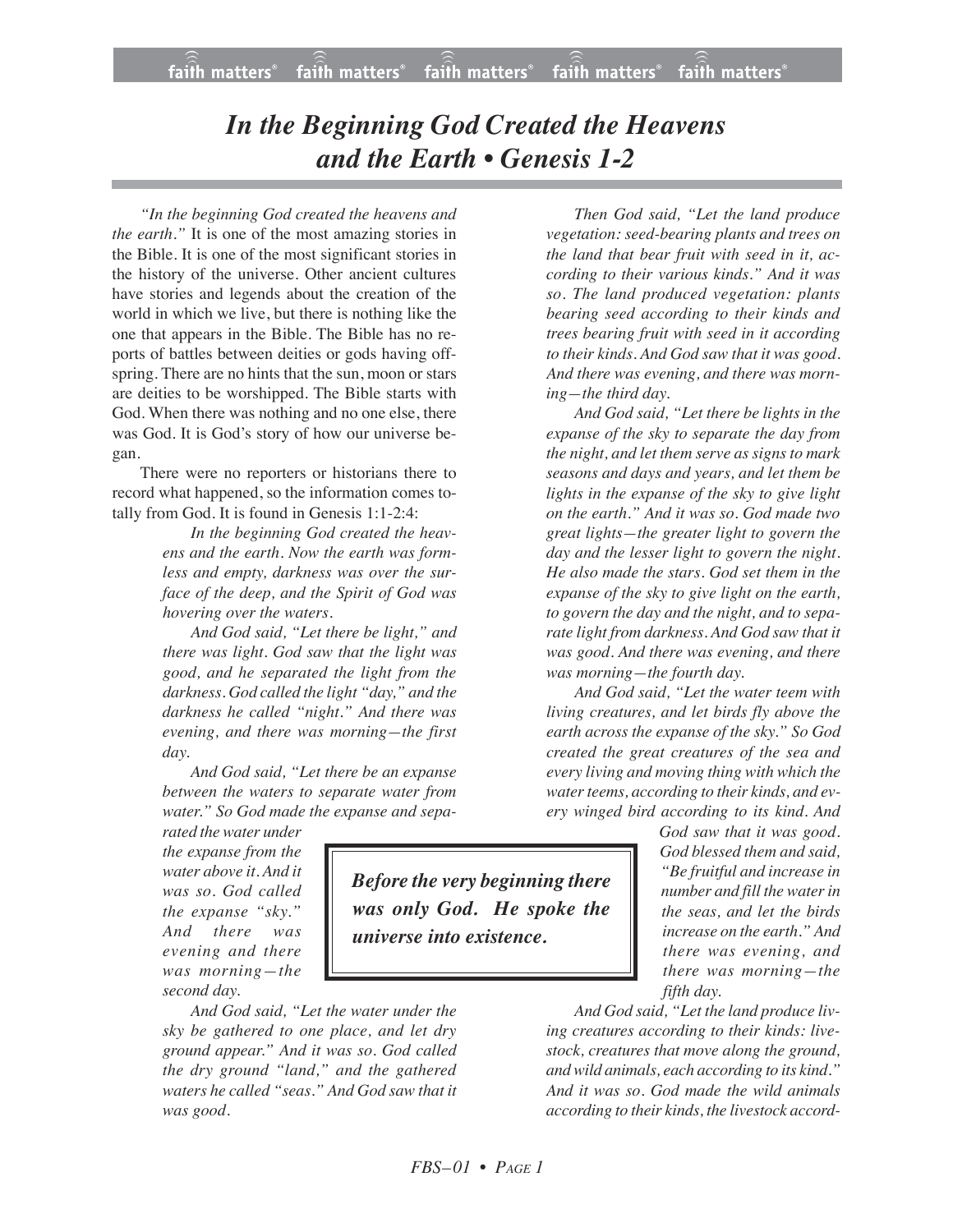*ing to their kinds, and all the creatures that move along the ground according to their kinds. And God saw that it was good.*

*Then God said, "Let us make man in our image, in our likeness, and let them rule over the fish of the sea and the birds of the air, over the livestock, over all the earth, and over all the creatures that move along the ground."*

*So God created man in his own image, in the image of God he created him; male and female he created them.*

*God blessed them and said to them, "Be fruitful and increase in number; fill the earth and subdue it. Rule over the fish of the sea and the birds of the air and over every living creature that moves on the ground."*

Then God said, "I give you every seedbearing plant on the face of the whole earth and every tree that has fruit with seed in it. They will be yours for food. And to all the beasts of the earth and all the birds of the air and all the creatures that move on the ground—everything that has the breath of life in it—I give every green plant for food." And it was so.

*God saw all that he had made, and it was very good. And there was evening, and there was morning—the sixth day.*

*Thus the heavens and the earth were completed in all their vast array.*

*By the seventh day God had finished the work he had been doing; so on the seventh day he rested from all his work. And God blessed the seventh day and made it holy, because on it he rested from all the work of creating that he had done.*

*This is the account of the heavens and the earth when they were created.*

Before the very beginning there was only God. He spoke the universe into existence.

On a clear night with the naked eye we can see ten thousand points of light. A few are nearby planets of our own solar system shining with reflected light. Thousands are stars in the Milky Way. Thousands more are entire galaxies far distant in the universe. The ten thousand we can see are only the smallest fraction of the heavens.

An average galaxy has billions of individual stars—our galaxy has 200 billion. With telescopes and photographs we can see far beyond what the naked eye could ever possibly see. The distance from one side of an average galaxy to the other side is 600 thousand trillion miles. The distance between galaxies averages 20 million trillion miles. In "light years" (measured by the speed of light at 186,000 miles per hour a light year is approximately 6 trillion miles), the average galaxy measures 100,000 light years and the distance between galaxies is 3 million light years.

Stars are hot and stars are moving. They reach 20 million degrees Fahrenheit. It takes 250 million years for our sun to make a complete spiral rotation through the Milky Way.

The next closest galaxy to our Milky Way is the Andromeda Galaxy at a distance of 2 million light years. That means that the light we see is 2 million years old when we see it. We are seeing the way it was 2 million years ago. The heavens are huge and magnificent, far beyond our comprehension or control. *"In the beginning, God created the heavens. . . ."*

When God created the heavens he also created the earth. But initially the earth was *"formless and empty."* For some great unspecified eons the earth was here but unlike the way we know it today. Then God began to turn the formless empty earth into a paradise for human habitation. We are not told when or how. The history of the rest of the vast universe is left unreported. This is not the story of someone or somewhere else. This is our story, the story of earth and humanity.

In six creative days God turned a mess into everything we know as our earthly home. They are called days, but details are not given. We are not told if those days were long or short, 24 hours or millions of years. The focus is not on the clock but on the Creator.

Day 1 God created light. It was not the light of the sun; that was to come later. Perhaps it was the light of God or, as modern astronomers would say, it may have been the light that was brought about by the Big Bang origin of the universe. Whatever it was, God made the light.

Day 2 God created atmosphere. Water covered the earth. Now God separated the water between the surface of the earth and the moisture that surrounds our earth. He set up a system whereby rains would come from the sky and moisture would come from the lakes and the seas and there would be an ongoing cycle repeated.

Day 3 God created land and plants. God was creating a home for humans—dry land as a place to live and vegetation for food and shelter. God's creative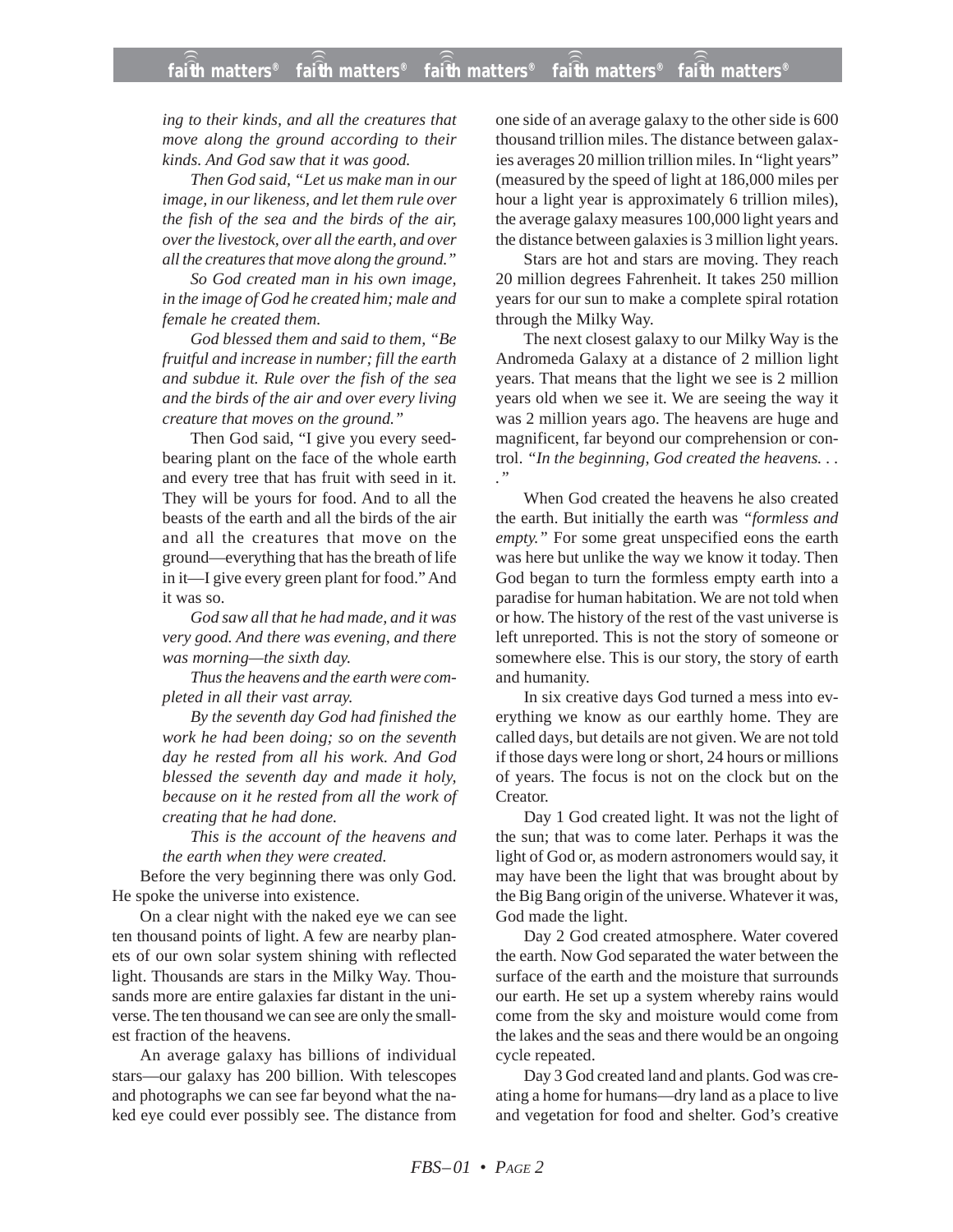power was moving from the vast to the intricate. He was artistic and varied in the plants he made.

On Day 4 God created the sun, moon and stars and we see a system-taking form: a pattern for nights and days; a primary source of energy for life; an organizing of everything that previously seemed to be chaotic.

Day 5 God created birds and fish. Again we see his brilliant creativity and variety at work as God fills the seas and sky with animals and provides for them to bountifully reproduce.

In God's last and greatest burst of creativity on Day 6 he created animals and humans. We were made in God's image—like God! We were designed to be God's representatives on earth, to manage his masterpiece. He provided food for us to eat. He made us as males and females and designed sexual intercourse as a source of pleasure, intimacy and reproduction.

Every day God stopped and surveyed what he had done and observed that it was good. He did not make an evil world but a good world. It is carefully designed and ordered to work well and to be beautiful. This was God at his creative best—and it resulted in us!

However, it is important that we not mistakenly misplace the center of importance. God is the subject of every creative act. It is God who created, not us. This is about God. We are the beneficiaries but God is still central. Everything is

about God and his greatness and goodness.

On the Day 7 God rested. That is not to say that God took a nap or that God slept or that God abandoned his responsibilities of running the universe he created. But God did stop what he was doing. He was finished creating his wonderful world. He was pleased. This great God had done a marvelous job and it was very good.

The significance of this is in the creation itself. Every time the verb "create" appears in the Old Testament it tells what God did; it is never about what we do. We are not creators. As much as we may be impressed with our human ability to invent machines and medicines, we are merely the stewards of what God has already created. We do not even pretend that we can speak a galaxy into existence or imagine into reality a whole world that does not already exist. Everything that is finds its origins in God and his creativity. In Colossians 1:16 in the New Testament it says, *"For by him all things were created: things in heaven and on earth, visible and invisible, whether thrones or powers or rulers or authorities; all things were created by him and for him."*

We are all well aware of the debate between believers and unbelievers over creation and certain theories of evolution. It is a debate between intelligent design and chance. Was this simply the result of a whole series of billions of coincidences that happened over enormous periods of time or has all of this happened because of the creativity of a brilliant architect?

It is not primarily about the details of the creation story and scientific evidence. There are prominent scientists who strongly believe that God created everything, but there are different opinions about the details of how God did it. Many say the days of creation were long periods of time (which is one of the ways that the Bible uses the word "day"). The Bible is not seeking to present a modern scientific academic paper or a detailed account of creation. It is a story for all ages and cultures—communicating

simple truth about how everything began with God.

Unfortunately, there are some who won't even consider the possibility of the biblical story. An article appeared in the *Wall Street Journal* that told about a Chinese paleontologist who was traveling the world giving

lectures about recent discoveries in his country that are not consistent with the Darwinian Theory of Evolution. When his lectures upset some American scientists he said, "In China we can criticize Darwin but not the government. In America you can criticize the government but not Darwin." He was saying there ought to be an open mind to consider the possibility of the biblical account that *"In the beginning God created the heavens and the earth."*

Creation defines ownership. Because God made everything God owns everything. Psalm 24:1-2 says, *"The earth is the Lord's, and everything in it, the world, and all who live in it; for he founded it upon the seas and established it upon the waters."*

The ownership of God quickly became a major source of conflict or harmony between God and humans. God wanted to generously share his creation with his creatures. He made everything very good

*This is one of the most basic questions of life: Do we think and behave as if we are the owners or God is the owner?*